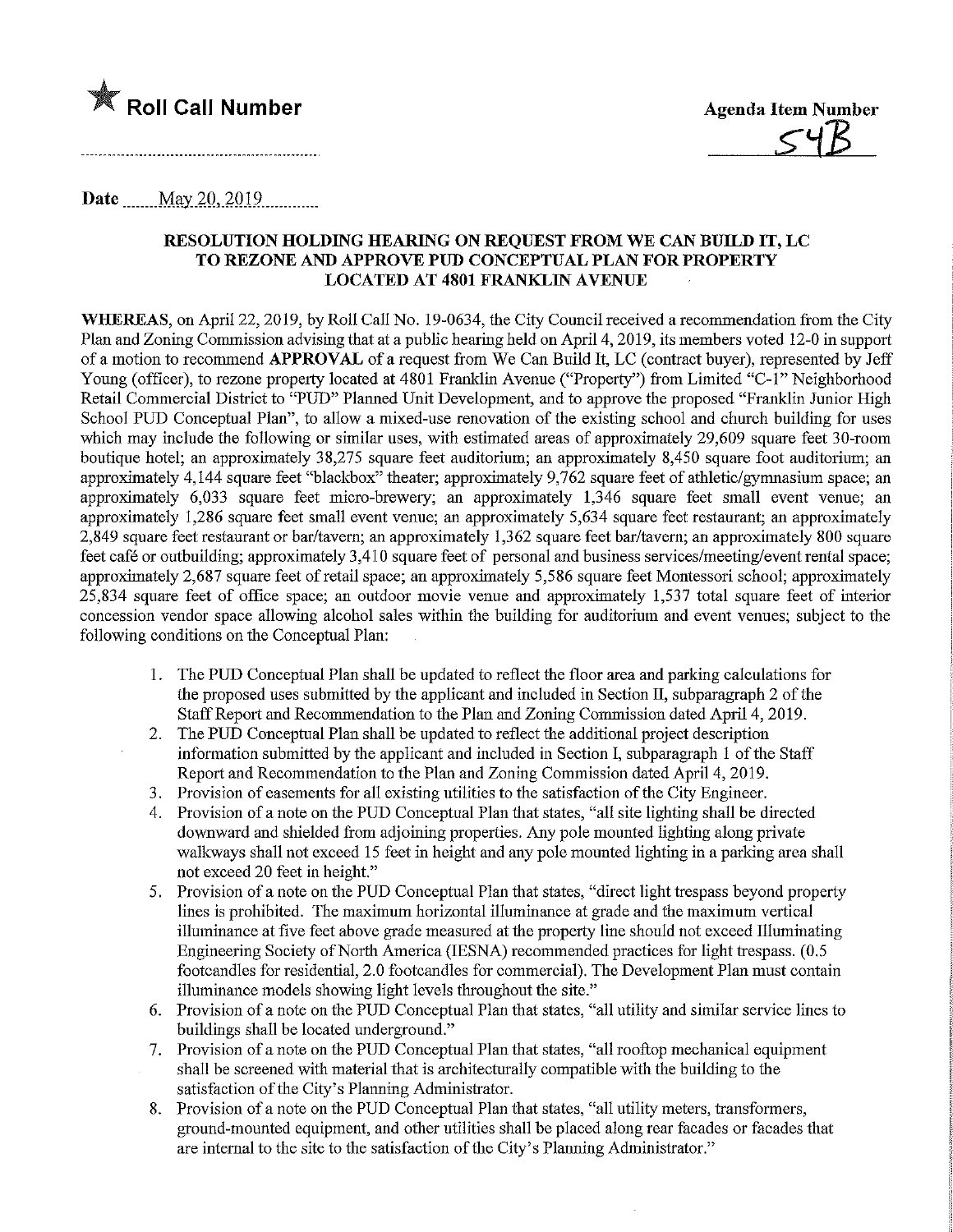

Date May 20, 2019

- 9. Provision of a note on the PUD Conceptual Plan that states, "landscaping and buffering shall be provided in accordance with the City's Landscaping Standards for the 'C-2' District or exceeded as illustrated on the Conceptual Plan or determined necessary by the City's Planning Administrator."
- 10. Provision of a note on the PUD Conceptual Plan that states, "additional building mounted signage may be provided for individual tenants so long as the signage complies with the 'C-l' District standards to the satisfaction of the City's Planning Administrator."
- 11. Provision of a note on the PUD Conceptual Plan that states, "sidewalk connections to the adjoining park shall be provided to the satisfaction of the City's Planning Administrator, and Park and Recreation Director."
- 12. Provision of a note on the PUD Conceptual Plan that states, "all uses of the property shall comply with article W of chapter 42 of the City Code pertaining to noise control. Outside speakers or amplified sound is prohibited except when used in compliance with a type E sound permit.
- 13. Provision of a note on the PUD Conceptual Plan that states, "litter and trash receptacles shall be located at convenient locations inside and outside the premises, and operators of such business shall remove all trash and debris from the premises and adjoining public areas on a daily basis."
- 14. Provision of a note on the PUD Conceptual Plan that states, "the PUD Conceptual Plan shall be subject to a legislative amendment to preclude the sale of liquor, wine and/or beer if the Zoning Enforcement Officer detennmes that the operation of the business becomes a nuisance or exhibits a pattern of violating the conditions of approval."
- 15. Review and approval of the Final Development Plan by the Plan and Zoning Commission and the City Council; and

WHEREAS, on April 22, 2019, by Roll Call No. 19-0634, it was duly resolved by the City Council that the application from We Can Build It, LC to rezone the Property and for approval of the PUD Conceptual Plan, be set down for hearing on May 20, 2019 at 5:00 P.M., in the Council Chamber at City Hall; and

WHEREAS, due notice of said hearing was published in the Des Moines Register, as provided by law, setting forth the time and place for hearing on said proposed amendment to the Zoning Ordinance; and

WHEREAS, in accordance with said notice, those interested in said proposed rezoning and PUD Conceptual Plan, both for and against, have been given opportunity to be heard with respect thereto and have presented their views to the City Council; and

WHEREAS, the Legal Department has prepared an amendment to the Zoning Ordinance of the City of Des Moines to rezone the Property in the vicinity of 4801 Franklin Avenue, legally described as:

THE SOUTH 685.6 FEET OF THE EAST 608.3 FEET AND THE NORTH 220.8 FEET OF THE EAST 500 FEET OF LOT 2 IN FRANKLIN PLAZA, AN OFFICIAL PLAT, NOW INCLUDED IN AND FORMING PART OF THE CITY OF DES MOINES, POLK COUNTY, IOWA.

from Limited "C-1" Neighborhood Retail Commercial District to "PUD" Planned Unit Development, and to approve the proposed "Franklin Junior High School PUD Conceptual Plan", to allow a mixed-use renovation of the existing school and church building as described above.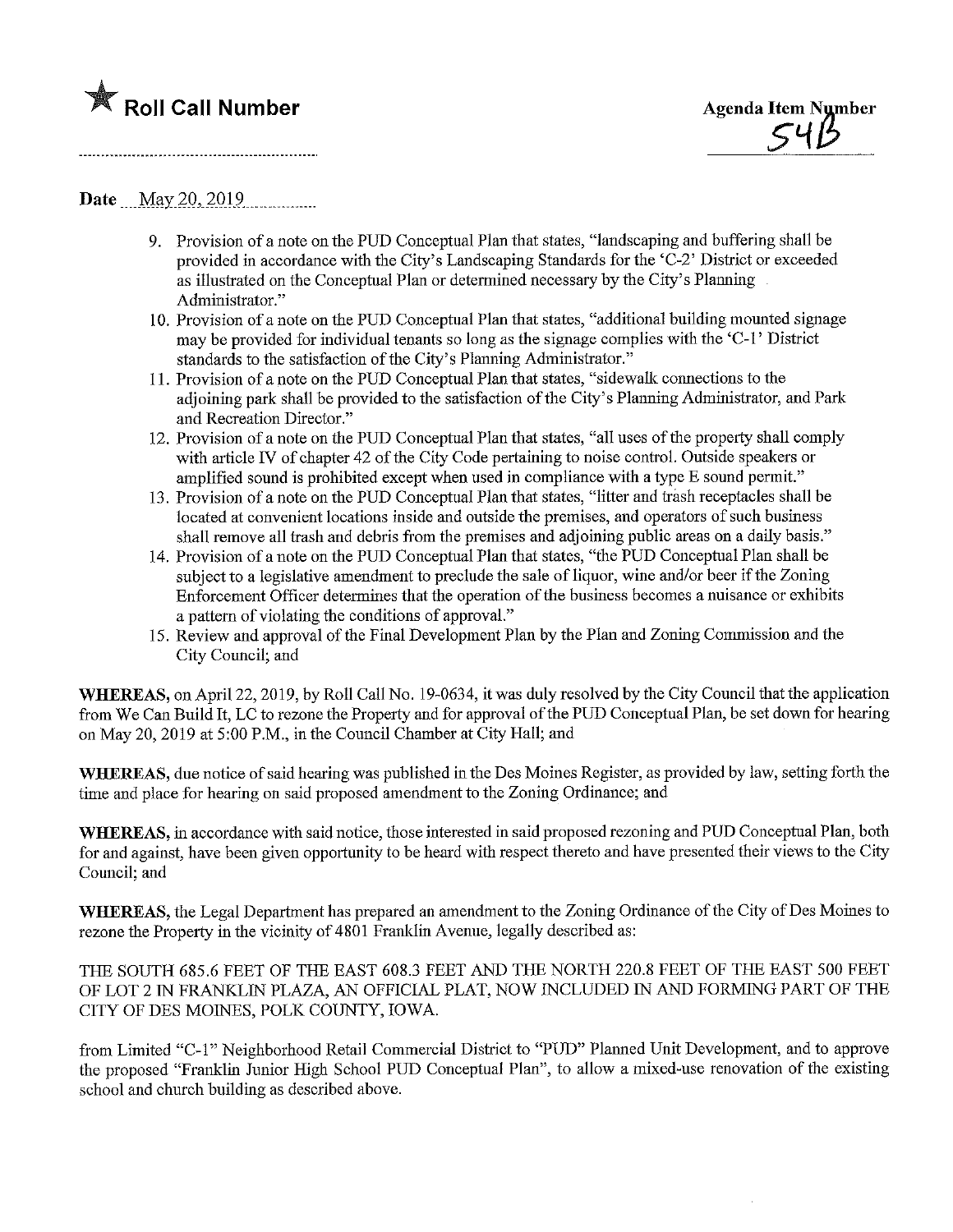



Date May 20, 2019.

NOW, THEREFORE, BE IT RESOLVED, by the City Council of the City ofDes Moines, Iowa, as follows:

1. Upon due consideration of the facts, and any and all statements of interested persons and arguments of counsel, any objections to the proposed rezoning of the Property to "PUD" Planned Unit Development District, and any objections to the proposed "Franklin Junior High School PUD Conceptual Plan" with revisions as set forth above, are hereby overruled, and the hearing is closed.

2. The proposed rezoning of the Property, as legally described above, to "PUD" Planned Unit Development District, is hereby approved, subject to final passage of an ordinance rezoning the Property as set forth herein.

3. The proposed "Franklin Junior High School PUD Conceptial Plan", as on file in the Community Development Department, is hereby found to be in conformance with the PlanDSM: Creating Our Tomorrow Land Use Plan and is hereby approved, subject to final passage of an ordinance rezoning the Property as set forth herein, and subject to the revisions identified below, and subject to the Community Development Director findmg that such revisions have been satisfied by amendments to the Plan:

- 1. The PUD Conceptual Plan shall be updated to reflect the floor area and parking calculations for the proposed uses submitted by the applicant and included in Section II, subparagraph 2 of the Staff Report and Recommendation to the Plan and Zoning Commission dated April 4, 2019.
- 2. The PUD Conceptual Plan shall be updated to reflect the additional project description information submitted by the applicant and included in Section I, subparagraph 1 of the Staff Report and Recommendation to the Plan and Zoning Commission dated April 4, 2019.
- 3. Provision of easements for all existing utilities to the satisfaction of the City Engineer.
- 4. Provision of a note on the PUD Conceptual Plan that states, "all site lighting shall be directed downward and shielded from adjoining properties. Any pole mounted lighting along private walkways shall not exceed 15 feet in height and any pole mounted lighting in a parking area shall not exceed 20 feet in height."
- 5. Provision of a note on the PUD Conceptial Plan that states, "direct light trespass beyond property lines is prohibited. The maximum horizontal illuminance at grade and the maximum vertical illuminance at five feet above grade measured at the property line should not exceed Illuminating Engineering Society of North America (EBSNA) recommended practices for light trespass. (0.5 footcandles for residential, 2.0 footcandles for commercial). The Development Plan must contain illuminance models showing light levels throughout the site."
- 6. Provision of a note on the PUD Conceptual Plan that states, "all utility and similar service lines to buildings shall be located underground."
- 7. Provision of a note on the PUD Conceptual Plan that states, "all rooftop mechanical equipment shall be screened with material that is architecturally compatible with the building to the satisfaction of the City's Planning Administrator.
- 8. Provision of a note on the PUD Concephial Plan that states, "all utility meters, transfonners, ground-mounted equipment, and other utilities shall be placed along rear facades or facades that are internal to the site to the satisfaction of the City's Planning Administrator.
- 9. Provision of a note on the PUD Conceptual Plan that states, "landscaping and buffering shall be provided in accordance with the City's Landscaping Standards for the 'C-2' District or exceeded as illustrated on the Conceptual Plan or determined necessary by the City's Planning Administrator."
- 10. Provision of a note on the PUD Concephial Plan that states, "additional building mounted signage may be provided for individual tenants so long as the signage complies with the <C-1' District standards to the satisfaction of the City's Planning Administrator."